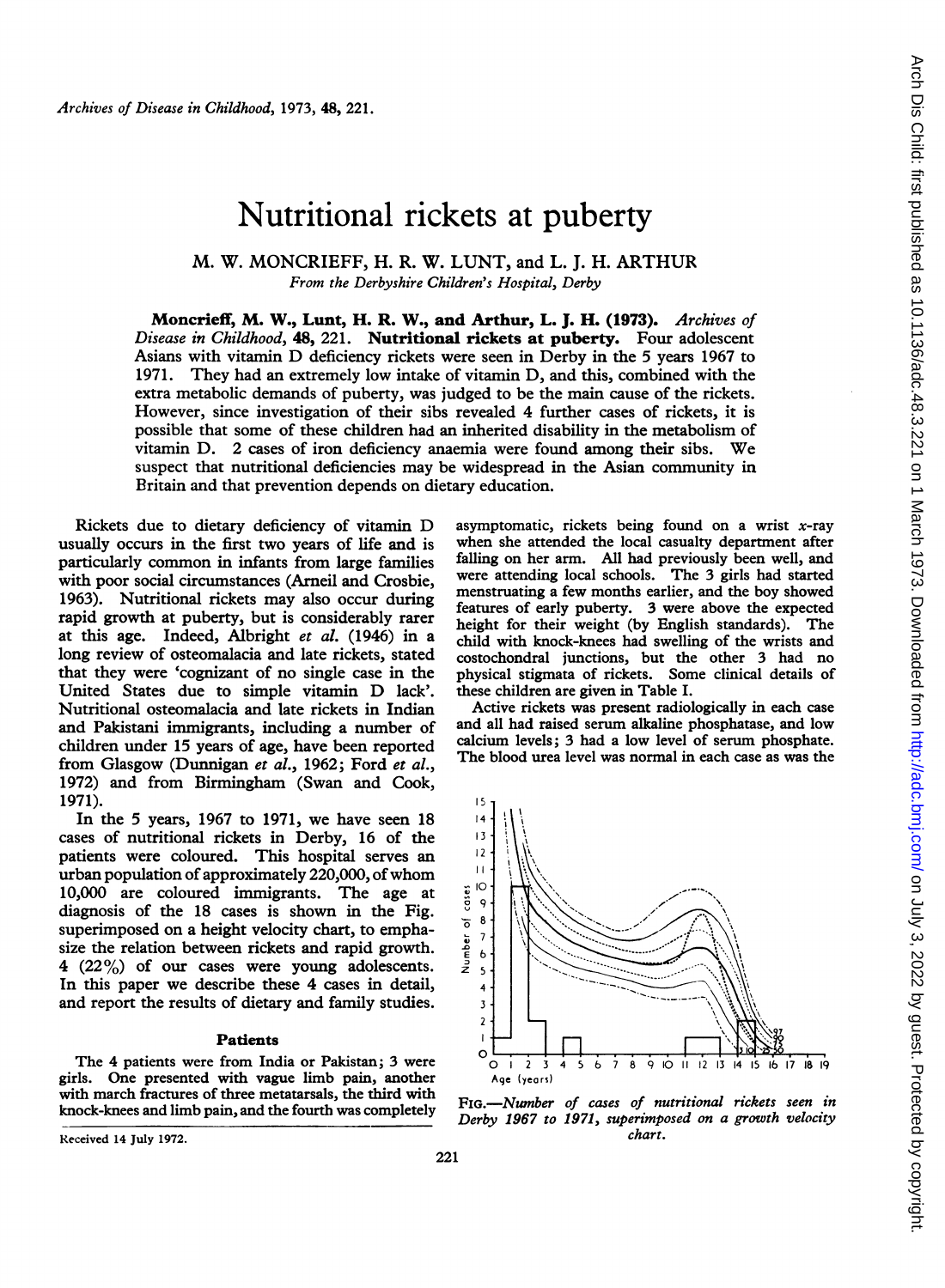## Moncrieff, Lunt, and Arthur TABLE <sup>I</sup>

#### Some clinical features of 4 Asian adolescents with rickets

| Case no. | Age at diagnosis<br>(yr) | Sex | Height<br>(c <sub>m</sub> ) | (centile) | Weight<br>(kg) | (centile)      | Clinical features                                             |
|----------|--------------------------|-----|-----------------------------|-----------|----------------|----------------|---------------------------------------------------------------|
|          | 11.9                     | M   | 150                         | (75th)    | 36             | (50th)         | Pain in limbs                                                 |
| ▵        | 14.3                     |     | 160                         | (50th)    | 38             | (3rd)          | March fracture 3 metatarsals                                  |
|          | 12.8                     | Е   | 144                         | (3rd)     | 39             | (25th)         | Pain in limbs; knock-knees; swollen<br>wrists; rickety rosary |
| 4        | 14.5                     | F   | 149                         | (3rd)     | 35             | $\langle$ 3rd) | None                                                          |

|  |  | <b>TABLE II</b> |  |  |  |
|--|--|-----------------|--|--|--|
|  |  |                 |  |  |  |

Biochemical findings in 4 Asian adolescents with rickets

|          |                             |                                          | <b>Blood</b>                          | Faeces                        | Urine                   |                     |                          |                  |
|----------|-----------------------------|------------------------------------------|---------------------------------------|-------------------------------|-------------------------|---------------------|--------------------------|------------------|
| Case no. | Ca<br>$(mg/100 \text{ ml})$ | PO <sub>4</sub><br>$(mg/100 \text{ ml})$ | Alkaline<br>phosphatase<br>(KA units) | Urea<br>$(mg/100 \text{ ml})$ | Bicarbonate<br>(mEq/l.) | Fat<br>$(g/24)$ hr) | Amino acids              | Ca<br>(mg/24 hr) |
|          | 8.8                         | 5.2                                      | 82                                    | 19                            | 27                      | 1.5                 | Normal                   | 28               |
|          | 7.6                         | 2.8                                      | 84                                    | 16                            | 31                      | 0.3                 | Normal                   | 32               |
|          | 8.4                         | 3.0                                      | 44                                    | 11                            | 24                      | 10                  | Normal                   | 66               |
|          | 9.3                         | 2.0                                      | 111                                   | 28                            | --                      | __                  | $\overline{\phantom{a}}$ |                  |

serum bicarbonate in the 3 in whom it was measured. Faecal fat was not increased in 3 children, but was not measured in the fourth. None had reducing substances or protein in the urine. Urinary amino acid excretion was normal and calcium excretion reduced in the 3 children in whom they were measured. Detailed results of the biochemical investigations are given in Table II.

The children were treated with small doses of calciferol 1000 to 3000 units daily, and the rickets healed radiologically in a few months in each case. The abnormal biochemical findings also returned to normal in 3 children and were improving in the fourth, who was lost to follow-up as he suddenly returned to India.

Diet. A dietary history was taken by the recall method by the hospital dietitian from the 3 girls, and by the medical staff from the boy. The approximate calcium, vitamin D, protein, phytic acid, and calorie contents of the diets have been calculated using the figures given by McCance and Widdowson (1960), and the results are shown in Table III. This shows that all the children had an extremely low intake of vitamin D, and a very high intake of phytic acid; 3 had a poor intake of calcium. Only <sup>1</sup> took a satisfactory amount of protein and 2 had an adequate intake of calories.

Their food consisted mainly of chapattis and curried vegetables, together with a little butter or cheese. 2 children ate a little meat and fish. 2 of the girls disliked, and refused to eat, meat, eggs, or fish; the third girl ate an egg a day except during her menstrual period; and the boy ate about three eggs <sup>a</sup> week. He drank a pint of milk daily, 2 of the girls half a pint, and the third girl only about three ounces. The 3 girls came home from school for lunch, but we do not know if the boy did. The children were well cared for and the families, though large, were not impoverished. The deficient diet appears to be partly due to the children's personal wishes, but social and ethnic factors are probably also involved.

Family study. The 4 children had 19 sibs, but only 16 were seen as the other 3 were in India. Each sib had a wrist  $x$ -ray, and measurement of serum calcium, phosphorus, and alkaline phosphatase levels, and Hb concentration. 4 had a raised alkaline phosphatase level, only <sup>1</sup> of whom had rickets radiologically, and 2 had an iron deficiency anaemia. Details of these

#### TABLE III

Details of diet in 4 adolescent Asians with rickets: estimated quantities per day

| Case<br>no. | Vitamin<br>(units) | Сa<br>(mg) | Phytic acid<br>phosphorus<br>(mg) | Protein<br>(g/kg) | Calories<br>(kg) |
|-------------|--------------------|------------|-----------------------------------|-------------------|------------------|
| 2           | 45                 | 910        | 270                               | 1.8               | 55               |
|             | 30                 | 740        | 283                               | 1.2               | 65               |
| 3           | 20                 | 350        | 269                               | 1.0               | 47               |
| Normals     | 20                 | 550        | 265                               | 0.9               | 71               |
|             | 400*               | 970*       | 78†                               | $2.0*$            | $70*$            |

\*Laupus and Bennett (1969).

tDunnigan and Smith (1965).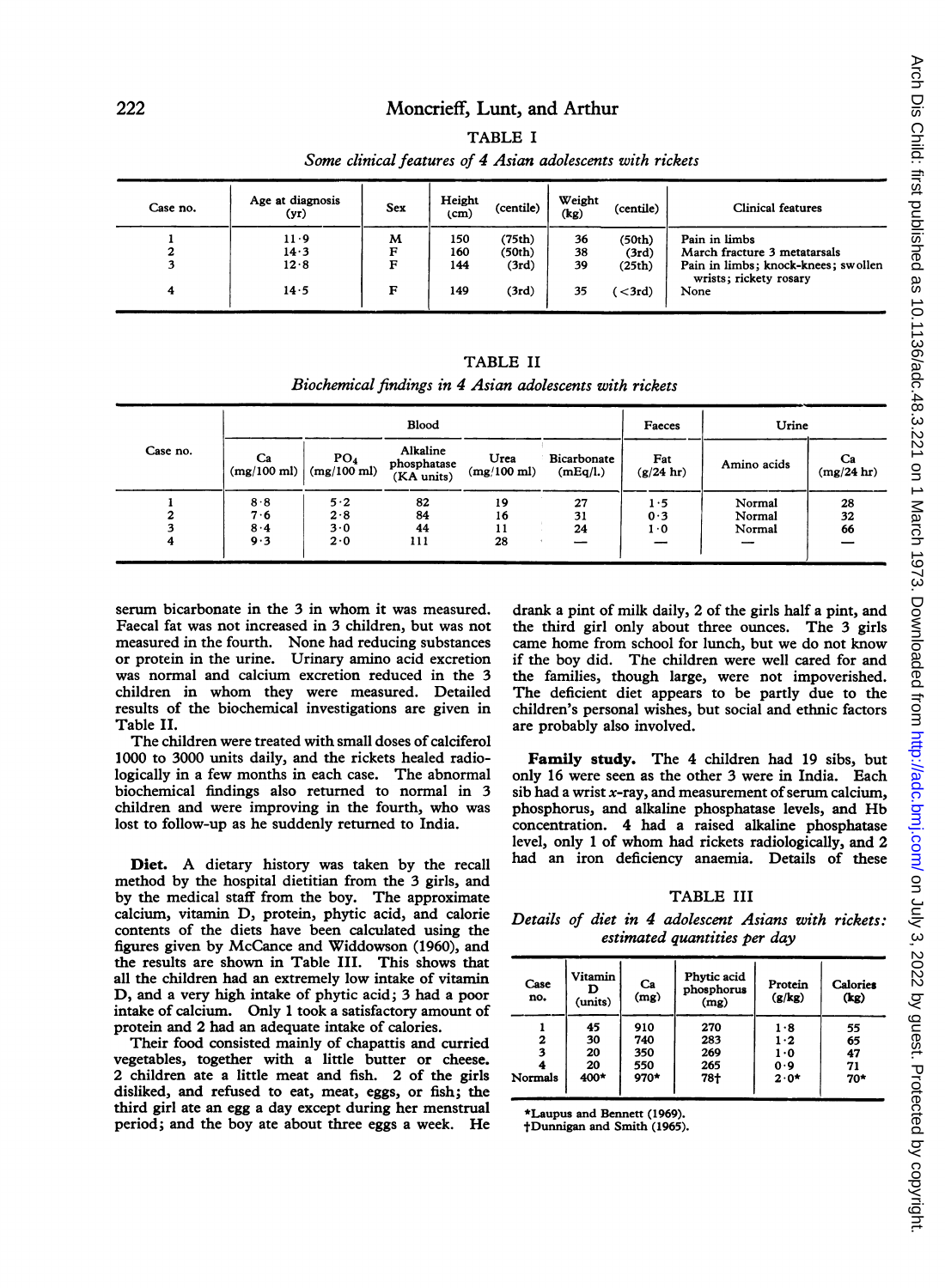cases are shown in Table IV. The children were treated with calciferol or iron as appropriate. The rickets has healed, and the anaemic children now have a normal Hb concentration. Dietary advice has been given to the families.

TABLE IV Findings in 6 sibs of 4 children with rickets

|          | Sibs               |   |                                          |                       |  |  |  |
|----------|--------------------|---|------------------------------------------|-----------------------|--|--|--|
| Case no. | Age<br>(yr)<br>Sex |   | Alkaline phosphatase<br>over 25 KA units | Hb<br>$(<10g/100$ ml) |  |  |  |
|          | 14                 | F | ⊥ *                                      |                       |  |  |  |
| 2        | 3                  | F |                                          |                       |  |  |  |
| ,,       | $\overline{2}$     | м |                                          |                       |  |  |  |
| ,,       | 12                 | F |                                          |                       |  |  |  |
| 3        | 4                  | F |                                          |                       |  |  |  |
| ,,       | 8                  | F |                                          |                       |  |  |  |
|          |                    |   |                                          |                       |  |  |  |

\*radiological rickets present.

#### + present; 0 absent.

#### Discussion

Clinically, one child presented with knock-knees and, together with another child, complained of vague limb pains which could easily be considered psychogenic. We consider that all adolescent Asians with this complaint should be investigated for the presence of rickets. These patients are similar to those reported by Dunnigan et al. (1962), Ford et al. (1972), and Swan and Cook (1971), who all noted vague limb pains as the commonest complaint.

There was no evidence of renal disease or malabsorption in these children, and they appeared to be suffering from simple 'nutritional rickets'. Confirmation of the diagnosis was provided by the rapid response to small doses of vitamin D.

There are several possible causes for rickets in Asian adolescents. Low vitamin D intake, together with lack of sunlight and skin pigmentation, was originally thought by Dunnigan et al. (1962) to be the main cause. However, Ford et al. (1972), in discussing further cases from Glasgow, revised this opinion. They noted that their patients, being Punjabis, were not deeply pigmented, and that white adolescents subjected to the same degree of lack of sunlight did not develop rickets. Because of the familial occurrence of rickets they suggested a possible endogenous factor, perhaps due to a genetic disability to synthesize cholecalciferol or to convert it to its more active metabolites.

Dietary deficiency of vitamin D appeared to be the main cause of osteomalacia in Indian adults, studied by Dent and Smith (1969). Osteomalacia in adults and rickets in adolescents were thought to be of similar aetiology by Swan and Cook (1971),

but they felt that not all their cases were due to low dietary vitamin D, as some required as much as  $2 \cdot 5$  mg vitamin D daily before healing occurred. They therefore suggested that in some cases there was a defect in the metabolism of calciferol.

High dietary phytic acid was considered to be an important aetiological factor by Wills et al. (1972), in a further case, as healing occurred after reduction of the phytic acid content of the diet without increase in vitamin D content.

In our cases we consider the main cause of rickets to be the extremely low intake of vitamin D, combined with increased metabolic demands due to rapid growth at puberty, a point not previously stressed. However, on the basis of the family studies, we agree with Ford et al. (1972) that an inherited disability of the metabolism of vitamin D may be present in some of these children. In the family of Case 1, for example, 2 children had obvious rickets, while the remaining 4 were normal. It is likely that all 6 children had similar food intakes and exposure to sunlight; a possible explanation is that the 2 affected children developed rickets because their metabolism required a larger intake of vitamin D.

Though rickets will probably heal spontaneously in the majority of Asian adolescents when rapid growth at puberty is over, the condition is not completely benign as shown by Case 3 who required surgical correction of her deformities. It is also worth while trying to correct dietary deficiencies in these children in order to avoid nutritional osteomalacia which is likely to occur during pregnancy (Swan and Cook, 1971).

Extending our study to the families revealed a high incidence of rickets in sibs and is in keeping with the findings of Dunnigan et al. (1962) and Ford *et al.* (1972). This suggests that mild rickets in adolescents is widespread in theAsian community. Most of the younger sibs, born in this country, were fed on vitamin D-fortified powdered milk, and so avoided rickets in infancy. The finding of anaemia in 2 sibs suggests that nutritional deficiency in general is common in immigrant children.

We feel that prevention of rickets, and other nutritional diseases in Asian immigrants, will ultimately depend on persuading them to change their eating habits, and in Derby a programme of dietary education for the immigrants has been started by the Medical Officer of Health.

We thank Dr. V. M. Leveaux for letting us include Case 4, and Mrs. J. Hulme, the Children's Hospital dietitian, for supplying us with details of the children's diets.